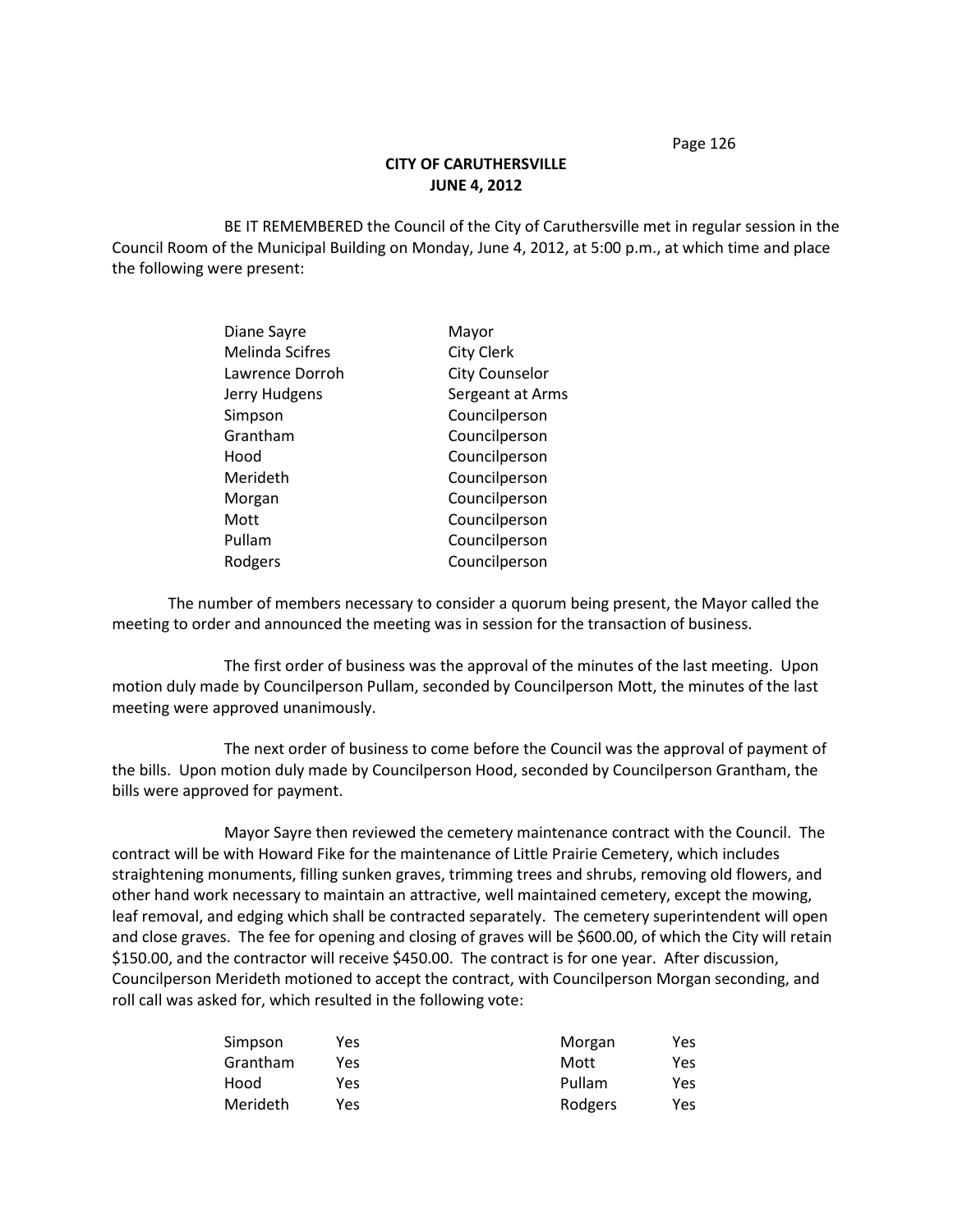## Page 127

Councilperson Morgan then reported the fire department had six calls from May 22 through June 4. This year the department has had nine out-of-town fire calls, and only two of those have been paid.

Jerry Hudgens, Assistant Chief of Police, appeared before the Council to report of the three police officers approved for employment at the last meeting, only one has started working. Two of the officers have taken employment with another department.

Councilperson Merideth reported the Street and Sanitation crews have cleaned out the debris in the storm water stations at 3<sup>rd</sup> and Eastwood and 7<sup>th</sup> and Maple. The crews have been cutting low hanging limbs over the streets and right-of-ways, and cleaning alleys. New signs have been erected in several locations.

Keith Davis, Parks/Recreation Director, reported the ball season is completed with no rain-outs. The center has started the Jr. Babe Ruth season. Tournament dates have been set, and Caruthersville will host the Cap Ripken league at the Sports Plex. Also, tennis lessons will be given to 6- 12 year old children. The recreation center has an intern that will be working with the children for training, and they are looking forward to a large turnout this summer.

Terry Rushing, Operations Supervisor, then asked the Council to authorize bidding the surplus property for sale. He presented the Council with pictures of the property that needs to be sold. After discussion, Councilperson Mott motioned to approve the bidding of the surplus property, with Councilperson Simpson seconding, and motion carried.

Jane Ellen Lazenby, Chairman of the Tree Board, reported the crepe myrtles had been trimmed along 3<sup>rd</sup> Street, and the street looks much better.

Councilperson Mott then reported the residence of Playground Road wanted to express thanks for the paving of their street.

Terry Rushing, Operations Supervisor, then thanked Keith Davis and Randall Waldrop for striping the parking lot at City Hall.

J. T. Spicer then appeared before the Council and thanked them for the resurfacing of East Nineteenth Street. However, he asked the police to enforce the noise ordinance and the stop sign violations in the area. Jerry Hudgens, Assistant Chief of Police, reported he would check into the matter.

Dorothy Mitchell of 409 E.  $11<sup>th</sup>$  then appeared before the Council to inquire about the time line for the repair of the drainage at  $11<sup>th</sup>$  and Franklin. She would like to see this completed so  $11<sup>th</sup>$ Street can be paved. Terry Rushing reported the City crews intend to repair the six hundred feet of drainage on  $11<sup>th</sup>$  and Franklin, and that will take over a month. The paving will not be scheduled for this coming budget year.